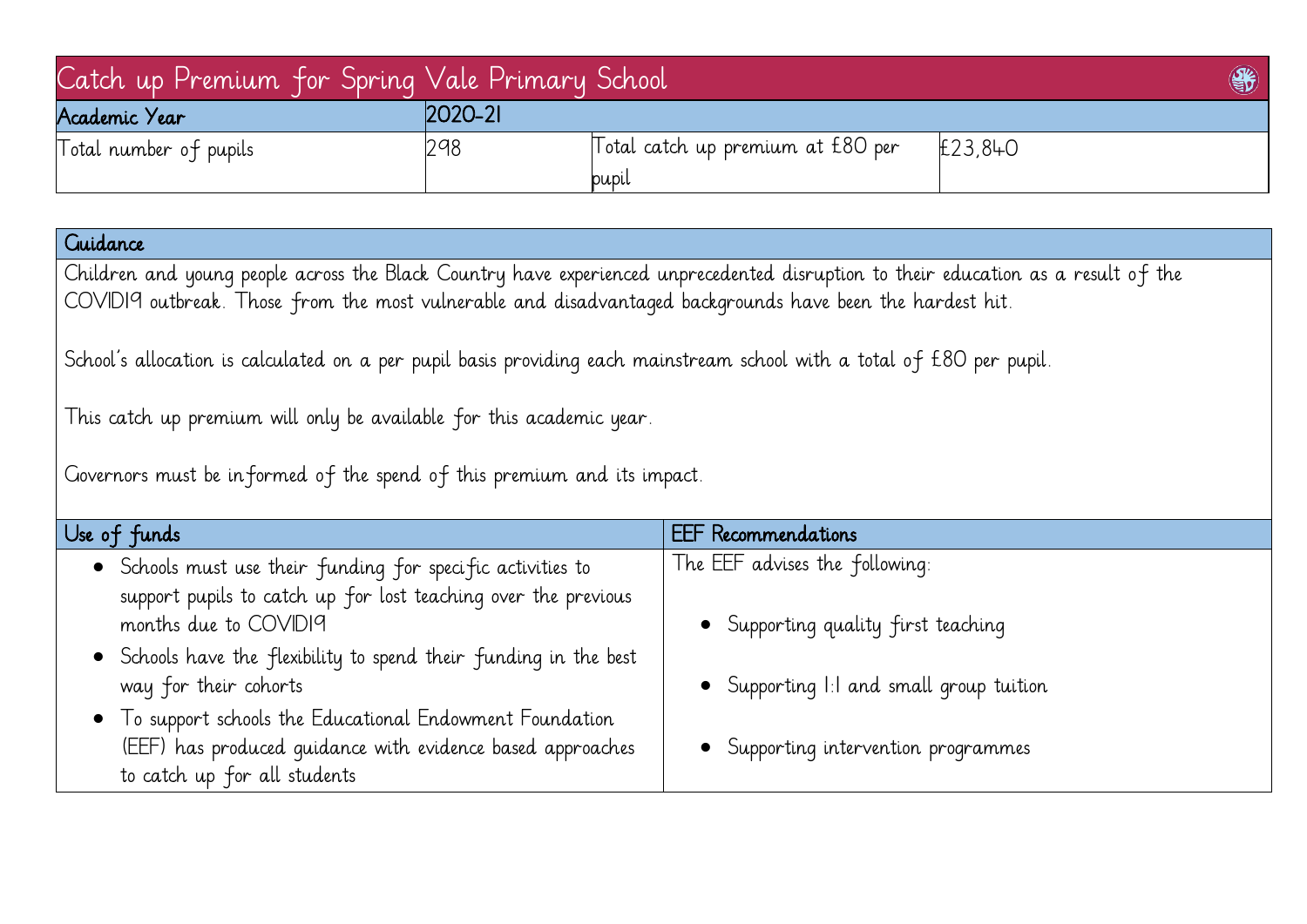| What have we identified at Spring Vale? |                                                                                                                                                                                                                                                                                                                                                                                                                                                                                                                                                                                                                                                                                                                                                                                                                                                                                                                                          |  |  |  |
|-----------------------------------------|------------------------------------------------------------------------------------------------------------------------------------------------------------------------------------------------------------------------------------------------------------------------------------------------------------------------------------------------------------------------------------------------------------------------------------------------------------------------------------------------------------------------------------------------------------------------------------------------------------------------------------------------------------------------------------------------------------------------------------------------------------------------------------------------------------------------------------------------------------------------------------------------------------------------------------------|--|--|--|
| Maths                                   | We have found that the biggest impact of lockdown has been in Maths. This is because specific content has been<br>missed and therefore there are gaps in learning sequences and recall of basic facts. At Spring Vale, we have<br>reviewed our medium term planning alongside the key objectives from the previous year group. Instead of re-teaching<br>the previous term, each time we teach a mathematical strand, we will unpick and consolidate any gaps in learning<br>before moving on. Maths monitoring and support is in place across school from subject leader. An updated 'Maths<br>Recall' year group progression booklet has been produced to remind staff of what recall skills need to be taught in<br>each year group and show potential skills that will be missing from previous year group. MyMaths and Timestable<br>Rockstars continue to enrich our maths curriculum $-$ all children can log on to this at home. |  |  |  |
| Writing                                 | Children have missed essential practicing of writing skills. Fluency and stamina have both been affected. Literacy<br>lessons will continue to build skills throughout the week to scaffold high quality independent writing.                                                                                                                                                                                                                                                                                                                                                                                                                                                                                                                                                                                                                                                                                                            |  |  |  |
| Reading                                 | This is the subject that appears the least affected. Children were able to use BugClub throughout lockdown and<br>remote learning focused on sharing high quality texts with the children. Parent voice also suggested that this was the<br>easiest sub ject to continue at home.                                                                                                                                                                                                                                                                                                                                                                                                                                                                                                                                                                                                                                                        |  |  |  |
| Humanities and<br>Science               | Children will have missed their 'Topic' and 'Science' topics in Summer Term.                                                                                                                                                                                                                                                                                                                                                                                                                                                                                                                                                                                                                                                                                                                                                                                                                                                             |  |  |  |
| <b>PSHE</b>                             | As this is taught as a spiral curriculum, specific Topics can be revisited. On return to school PSHE will focus on<br>children's wellbeing and managing anxieties throughout the COVIDI9 pandemic, alongside specific year groups facing<br>their own changes e.g. secondary school collocations.                                                                                                                                                                                                                                                                                                                                                                                                                                                                                                                                                                                                                                        |  |  |  |
| Baseline Assessment<br>Data             | On return to school, all children will be baseline teacher assessed. Teachers from the child's previous year group with<br>support with this to ensure maximum progress can be made across Autumn term. Children will continue to be<br>assessed termly with intervention and impacts measured half termly. Year 2 will sit the Phonics Check in Autumn<br>2. No statutory testing will take place academic year 2020-21.                                                                                                                                                                                                                                                                                                                                                                                                                                                                                                                |  |  |  |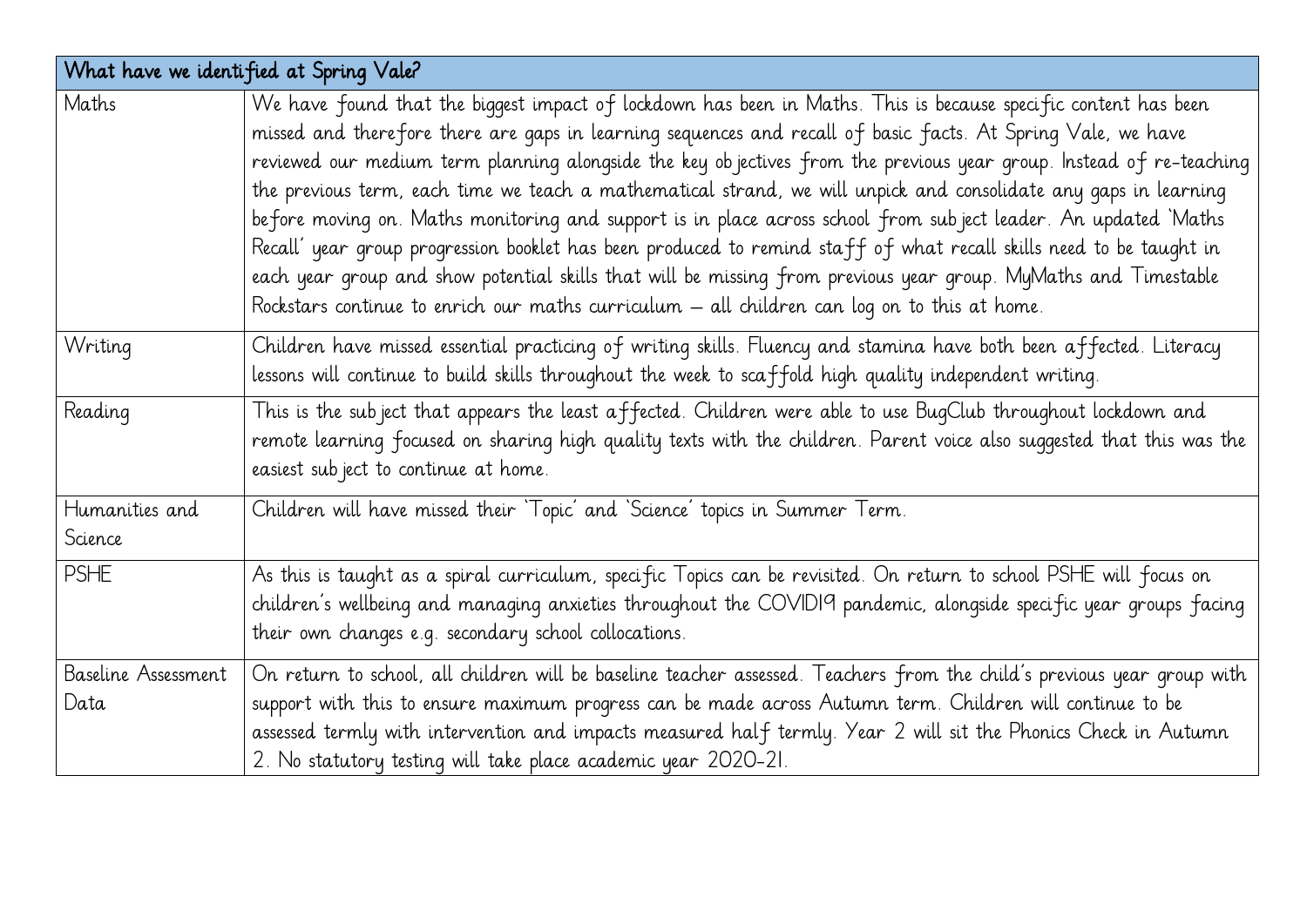| Planned Expenditure                       |            |                                                                    |                  |  |  |
|-------------------------------------------|------------|--------------------------------------------------------------------|------------------|--|--|
| Chosen Approach                           | Cost       | Impact                                                             | Review Date      |  |  |
| Extra release time for Reading Recovery   | £2.280     | Children who are not on track in reading receive an intensive      | Summer Term 2021 |  |  |
| teacher to run targeted intervention      |            | course of reading recovery from a highly skilled teacher in        |                  |  |  |
| across Year 2.                            |            | order to make accelerated progress.                                |                  |  |  |
| I:I and small group tutoring and          | £6,000     | Children who are not on track in mathematics receive an            | Summer Term 2021 |  |  |
| intervention for Year 5 mathematics.      |            | intensive course of I:I tuition from a skilled teacher in order to |                  |  |  |
|                                           |            | make accelerated progress.                                         |                  |  |  |
| Lead pastoral worker additional hours in  | f4,175     | Children who need intervention in regards to emotional and         | Summer Term 2021 |  |  |
| school.                                   |            | social needs following school closures receive this on return to   |                  |  |  |
|                                           |            | school to remove barriers to rapid progress.                       |                  |  |  |
| Teaching assistants supporting Year I     | £3,094     | Children in Year I receive support in accessing the Year I         | Summer Term 2021 |  |  |
| have Reception experience. Additional     |            | curriculum and make at least expected progress across Autumn       |                  |  |  |
| Teaching assistant to support across both |            | Term                                                               |                  |  |  |
| classes.                                  |            |                                                                    |                  |  |  |
| Environment in Year I is supportive of    | £840       | Year I cohort who have not finished Reception have access to an    | Summer Term 2021 |  |  |
| continuous provision. Resources purchased |            | EYFS style curriculum as they enter Year I. Outdoor classroom      |                  |  |  |
| for classroom and outdoor area.           |            | is accessible to support and enrich learning opportunities.        |                  |  |  |
| National Tutoring Programme Year 5        | £I.IO2.FO  | 24 children who are identified as not on track in reading and      | Summer Term 2021 |  |  |
| Intervention (24 children identified -    | (£4409.60  | writing receive an intensive course of catch up tuition from a     |                  |  |  |
| Literacy)                                 | before 75% | qualified teacher within a group of 3 children.                    |                  |  |  |
|                                           | subsidy)   |                                                                    |                  |  |  |
| National Tutoring Programme Year 4        | £551.20    | 12 children who are identified as not on track in reading and      | Summer Term 2021 |  |  |
| Intervention (12 children identified -    | (E2204.80) | writing receive an intensive course of catch up tuition from a     |                  |  |  |
| Reading and Writing)                      | before 75% | qualified teacher within a group of 3 children.                    |                  |  |  |
|                                           | subsidy)   |                                                                    |                  |  |  |
| National Tutoring Programme Year 3        | £551.20    | 12 PP children who are identified as not on track in writing       | Summer Term 2021 |  |  |
| Intervention (12 children identified -    | (£2204.80) | and maths receive an intensive course of catch up tuition from     |                  |  |  |
| Writing and Maths)                        | before 75% | a qualified teacher within a group of 3 children.                  |                  |  |  |
|                                           | subsidy)   |                                                                    |                  |  |  |